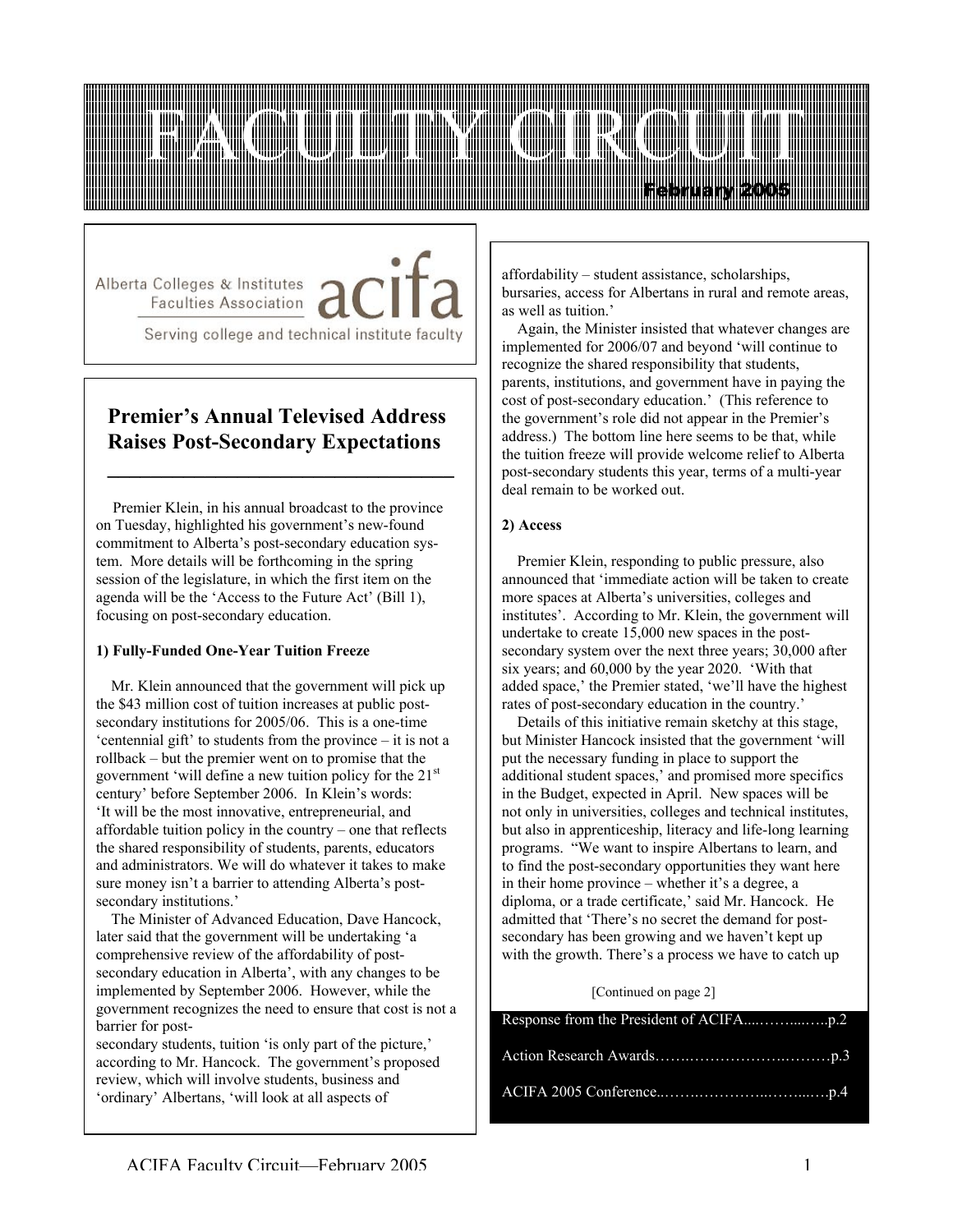### **Post-Secondary Expectations**

 $\mathcal{L}_\text{max}$  , and the set of the set of the set of the set of the set of the set of the set of the set of the set of the set of the set of the set of the set of the set of the set of the set of the set of the set of the

[continued from page 1]

on, then more needs to be done to head into the new century.'

 The bottom line here was not immediately clear – that will have wait for the Budget – but the Minister did reveal that, while the universities and colleges will get new buildings and budget increases, this will account 'only for some of the 30,000 [new spaces by 2011] and some of the 60,000 new spots envisioned by 2020.'

 Mr. Hancock told the media that these figures represent 'not just physical spots to sit,' but 'the ability of students to access programs right across the province,' and will include, for example, spaces in 'virtual' classrooms and in apprenticeship programs. More details are to be announced in due course, but the Minister was quoted as saying, 'It's a different equation on each campus. When we talk about 60,000 spaces, we ought not to think of actually building another university with 60,000 spaces.'

 Mr. Hancock indicated that, while consideration is being given to Mount Royal College's request for mandate change, a decision on whether to create Mount Royal University is not among his immediate priorities.

### **3) Vision for Post-Secondary**

The Minister, echoing the Premier, issued a strong statement affirming the government's commitment to postsecondary as 'a major component of Alberta's 20-year strategic plan.'

 "Building a knowledge-based culture will secure Alberta's place as a world-class centre in academics, trades, and technologies,' Mr. Hancock said. 'The measures announced by the Premier in his televised address are bold first steps in a year that will reaffirm the government's focus on the post-secondary front, and will further demonstrate our commitment to advance education, our vision for the future, and our intent to transform Alberta into a world-leading learning society in the  $21<sup>st</sup>$  century.'



## **The President of ACIFA Responds to the Premier's Address**

**-----------------------------------------------** For the past decade and more, post-secondary education has endured a funding drought that has left our system impoverished and struggling, while the demands on it continue to increase. The message from stakeholders and voters during the recent provincial election was clear – re-investment in post-secondary is overdue. Finally, the provincial government seems to be responding.

 In his annual televised address on February 8th, Premier Klein offered increasingly hard-pressed postsecondary students some immediate relief, in the form of a fully-funded tuition hike holiday for this year, with an undertaking to review the whole issue of affordability and come up with a new tuition fee policy by the fall of September 2006. At the same time, Mr. Klein also promised wider access for Albertans by increasing the number of post-secondary spaces by 15,000 over the next three years, and 60,000 over the next 15 years. No dollar figures were attached, but Minister Hancock made clear that the government is committed to provide the necessary funding for these new places.

 As members of ACIFA, you can take pride in our role in the effective advocacy campaign which was required to shift government thinking. Of course, no single group or institution could have moved the government. Our lobbying needed to be inclusive, positive, and very powerful to be heard over the many other areas of need (health care and BSE to name a couple) competing for attention in our province. ACIFA took an active part in the 'Wise Up' coalition of groups representing some 200,000 post-secondary faculty and students, and in the even more broadly-based 'Fair Deal' campaign of Public Interest Alberta, which brings together a wide range of groups and individuals seeking to defend and enhance public services, including PSE.

 Expectations of 'Bill 1' and the spring Budget are running high. There are hopeful signs in the recent public statements of the Premier, and the new Minister of Advanced Education, acknowledging the government's responsibility to do something about postsecondary education, and setting out a vision for the future. Certainly, the public profile of PSE has never been so high, and the politicians do seem to have woken up to the benefits of a strong post-secondary system.

 We still face many significant problems, exacerbated by years of neglect: deferred maintenance of infrastructure, the urgent need to attract and retain new faculty, and the struggle to keep up with advances in technology, to name just a few. What we need now is the rational, predictable, and sustainable funding from government which will allow us to overcome these challenges and provide the PSE system Albertans want.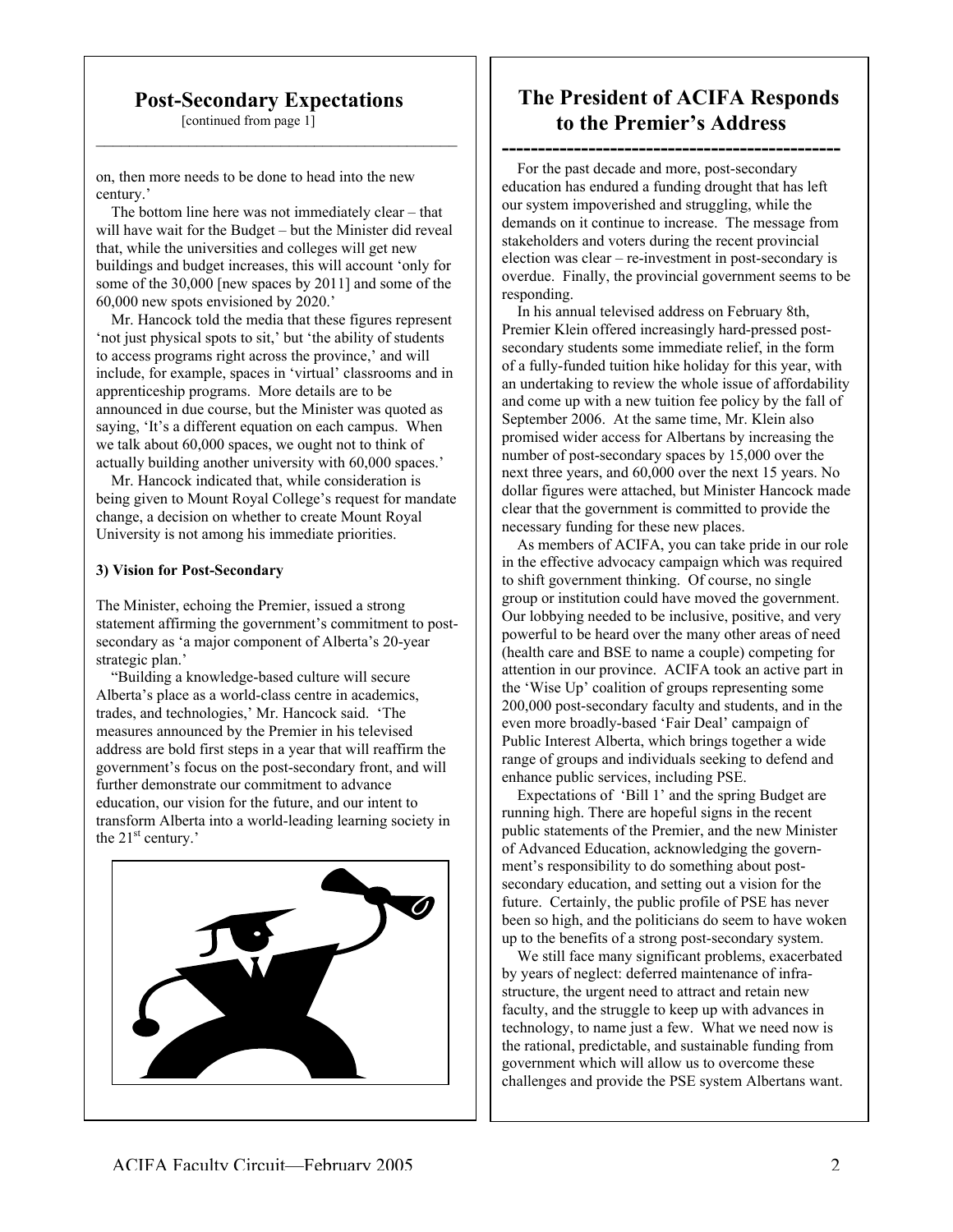

# **Teaching and Learning Action Research Awards**

#### **Awards**

The Alberta Colleges and Institutes Faculties Association (ACIFA) through The Alberta Public Post Secondary Trust Fund will award up to three grants of \$500.00 each annually for action research projects related to improving teaching and learning conducted by members of ACIFA. The award is intended to assist with materials and/or study costs associated with the research project.

#### **Eligibility**

These awards are open to all members of the Alberta Colleges and Institutes Faculties Association (ACIFA). All applications must include appropriate institutional consent to conduct the research.

#### **Action Research Project Guidelines**

Action research is research undertaken by professionals on their own actions. Research conducted by faculty in their own teaching environment can lead to significant improvements in teaching and learning. Through action research faculty gather and analyze data that helps them and their colleagues make decisions about their teaching.

The research project must be conducted and completed within the 2005 – 2006 academic year.

#### **Selection Process and Criteria**

Applications will be judged by a sub-committee of the Professional Affairs Committee of ACIFA. The following criteria will be considered in the selection of award winners:

- 1. Thoroughness and clarity of the **Proposal for Research** (see Proposal for Research below)
- 2. The direct impact of the research to teaching and learning
- 3. The applicability of the research to colleges and technical institutes in Alberta
- 4. The utility of the research to other applications/disciplines for ACIFA Members
- 5. The value of the research to ACIFA members.

#### **Application Guidelines**

- 1. Application is made by submitting either electronically (WORD file or PDF) or in hardcopy a **Proposal for Research.** The guidelines for this proposal are listed in the next section.
- 2. **Applications must be received by the ACIFA Office by April 01, 2005**. Award winners will be notified by June 01, 2005.

#### **Proposal for Research Guidelines**

- 1. Name address, phone number and e-mail address of researcher(s). If more than one researcher please identify lead researcher.
- 2. Name of college or institute you are a member of.
- 3. Designated teaching assignment and employment category.<br>4. Title of research project.
- 4. Title of research project.<br>5. Purpose of research proje
- 5. Purpose of research project. A brief statement explaining the question that will be answered by your study what is it you want to find out? What brought this question to your attention?
- 6. Materials to be used in the study (instructional materials, assessments, other materials).
- 7. Data collection describe the type(s) of data you will gather and your collection plan. It would be useful to include a step by step plan of what will be done.
- 8. Explain the process you will use to analyze and evaluate the data.
- 9. Describe how you plan to use and/or implement the findings of your study.
- 10. Describe your plan for sharing the results with the educational community beyond the requirements of the award.
- 11. Anticipated starting and completion dates of the research project.
- 12. A letter from the researcher's institution granting permission to do the research. Other supporting letters as the researcher deems necessary may also be attached.

#### Send three copies of your **Proposal for Research** to:

ACIFA, #412, The Dorchester Building, 10357-109 Street, Edmonton, AB T5J 1N3. Or e-mail to devlinl@acifa.ca. If you have questions, please contact Lynn Devlin:  $\frac{devlin(Qacifa.ca)}{devlin(Qacifa.ca)}$  or phone 780-423-4440. Further information is available on the ACIFA website www.acifa.ca.